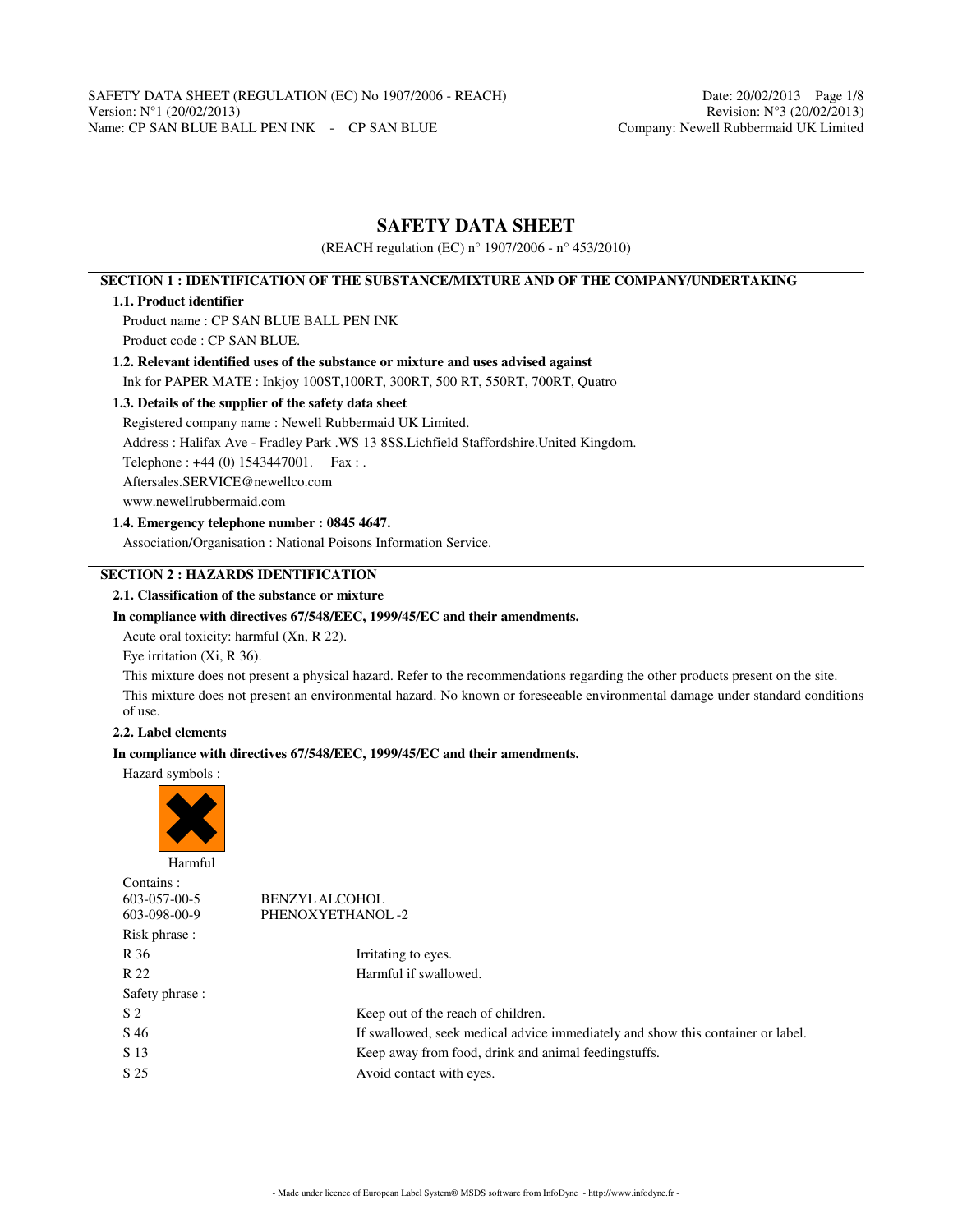| S 26               | In case of contact with eyes, rinse immediately with plenty of water and seek medical<br>advice. |
|--------------------|--------------------------------------------------------------------------------------------------|
| S 64               | If swallowed, rinse mouth with water (only if the person is conscious).                          |
| 2.3. Other hazards |                                                                                                  |

No data available.

# **SECTION 3 : COMPOSITION/INFORMATION ON INGREDIENTS**

# **3.1. Substances**

No substances fulfil the criteria set forth in annexe II section A of the REACH regulation (EC) n° 1907/2006.

#### **3.2. Mixtures Composition :**

| (EC) 1272/2008          | 67/548/EEC        | <b>Note</b>                 | $\%$ |
|-------------------------|-------------------|-----------------------------|------|
| PHENOXYETHANOL-2        | GHS07, Wng        | $25 \le x \% < 50$          |      |
|                         | Xn                |                             |      |
|                         | $H:302-319$       |                             |      |
|                         | $R: 36-22$        |                             |      |
| <b>BENZYL ALCOHOL</b>   | GHS07, Wng        | $10 \le x \% < 25$          |      |
|                         | Xn                |                             |      |
|                         | H:332-302         |                             |      |
|                         | R: 20/22          |                             |      |
| 1.1'-OXYDIPROPAN-2-OL   | GHS07, Wng        | $2.5 \le x \% < 10$         |      |
|                         | Xi                |                             |      |
|                         | H:315-319-335     |                             |      |
|                         | R: 36/37/38       |                             |      |
|                         |                   | $2.5 \le x \% < 10$         |      |
| ETHER                   |                   |                             |      |
| (Z)-OCTADEC-9-ENYLAMINE | GHS07, GHS05, Dgr | $2.5 \le x \% < 10$         |      |
|                         |                   |                             |      |
|                         | $H:302-314.1B$    |                             |      |
|                         | $R: 34-22$        |                             |      |
|                         |                   | DIETHYLENE GLYCOL MONOETHYL |      |

### **SECTION 4 : FIRST AID MEASURES**

As a general rule, in case of doubt or if symptoms persist, always call a doctor.

NEVER induce swallowing by an unconscious person.

# **4.1. Description of first aid measures**

#### **In the event of splashes or contact with eyes :**

Wash thoroughly with soft, clean water for 15 minutes holding the eyelids open.

If there is any redness, pain or visual impairment, consult an ophthalmologist.

#### **In the event of swallowing :**

Do not give the patient anything orally.

In the event of swallowing, if the quantity is small (no more than one mouthful), rinse the mouth with water and consult a doctor.

In the event of swallowing, if the quantity is small (no more than one mouthful), rinse the mouth with water, administer activated medical charcoal and consult a doctor.

Keep the person exposed at rest. Do not force vomiting.

Seek medical attention, showing the label.

If swallowed accidentally, call a doctor to ascertain whether observation and hospital care will be necessary. Show the label.

# **4.2. Most important symptoms and effects, both acute and delayed**

No data available.

#### **4.3. Indication of any immediate medical attention and special treatment needed**

No data available.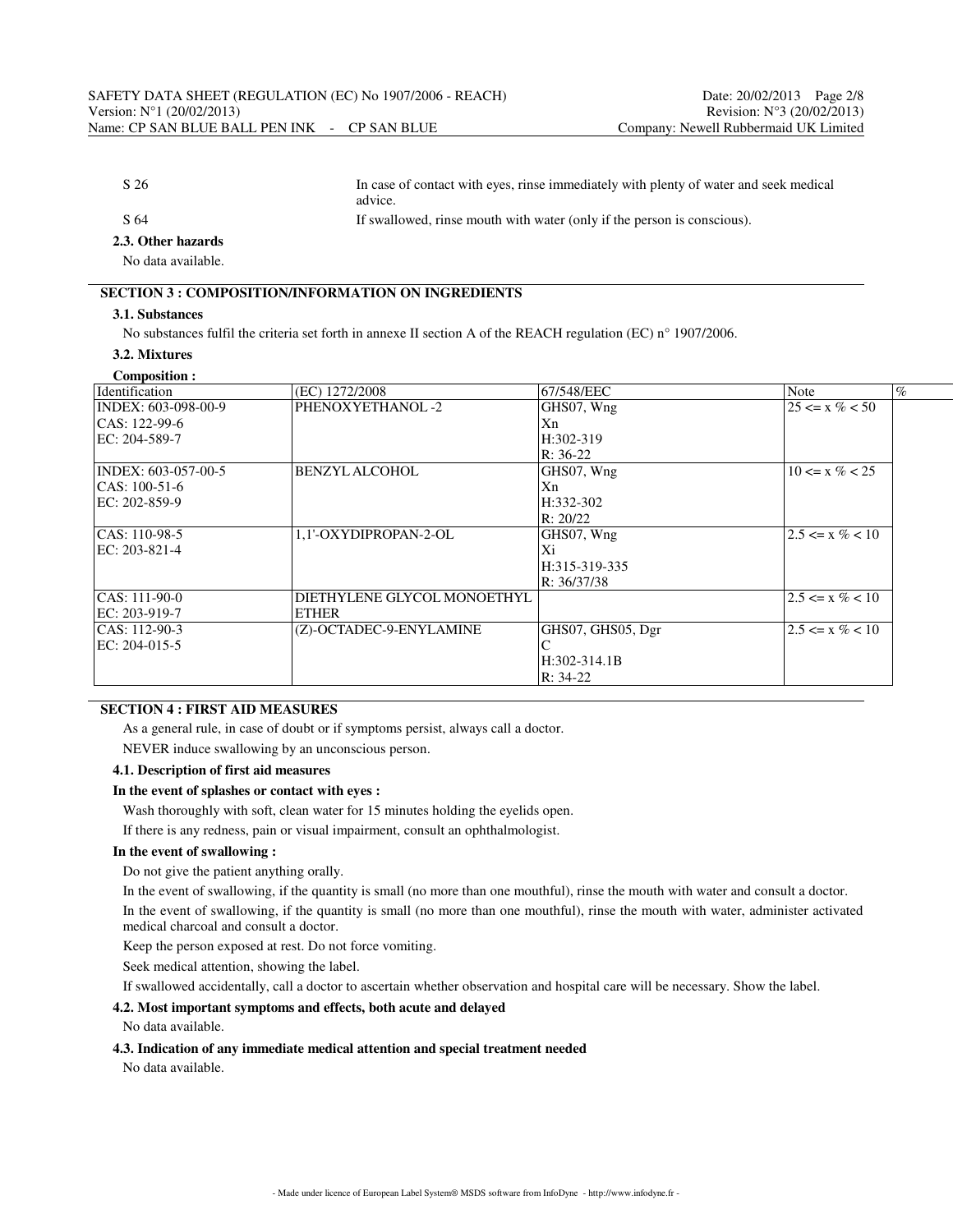# **SECTION 5 : FIREFIGHTING MEASURES**

Non-flammable.

# **5.1. Extinguishing media**

In the event of fire, use specifically suitable extinguishing agents. Never use water.

#### **Suitable methods of extinction**

#### In the event of a fire, use :

- sprayed water or water mist
- foam
- multipurpose ABC powder
- BC powder
- carbon dioxide (CO2)

#### **Unsuitable methods of extinction**

In the event of a fire, do not use :

- water
- water jet

#### **5.2. Special hazards arising from the substance or mixture**

A fire will often produce a thick black smoke. Exposure to decomposition products may be hazardous to health.

Do not breathe in smoke.

In the event of a fire, the following may be formed :

- carbon monoxide (CO)

- carbon dioxide (CO2)

#### **5.3. Advice for firefighters**

No data available.

# **SECTION 6 : ACCIDENTAL RELEASE MEASURES**

## **6.1. Personal precautions, protective equipment and emergency procedures**

Consult the safety measures listed under headings 7 and 8.

## **For non fire-fighters**

Avoid any contact with the skin and eyes.

#### **For fire-fighters**

Fire-fighters will be equipped with suitable personal protective equipment (See section 8).

#### **6.2. Environmental precautions**

Contain and control the leaks or spills with non-combustible absorbent materials such as sand, earth, vermiculite, diatomaceous earth in drums for waste disposal.

Prevent any material from entering drains or waterways.

#### **6.3. Methods and material for containment and cleaning up**

Clean preferably with a detergent, do not use solvents.

#### **6.4. Reference to other sections**

No data available.

# **SECTION 7 : HANDLING AND STORAGE**

Requirements relating to storage premises apply to all facilities where the mixture is handled.

# **7.1. Precautions for safe handling**

Always wash hands after handling.

Remove and wash contaminated clothing before re-using.

Ensure that there is adequate ventilation, especially in confined areas.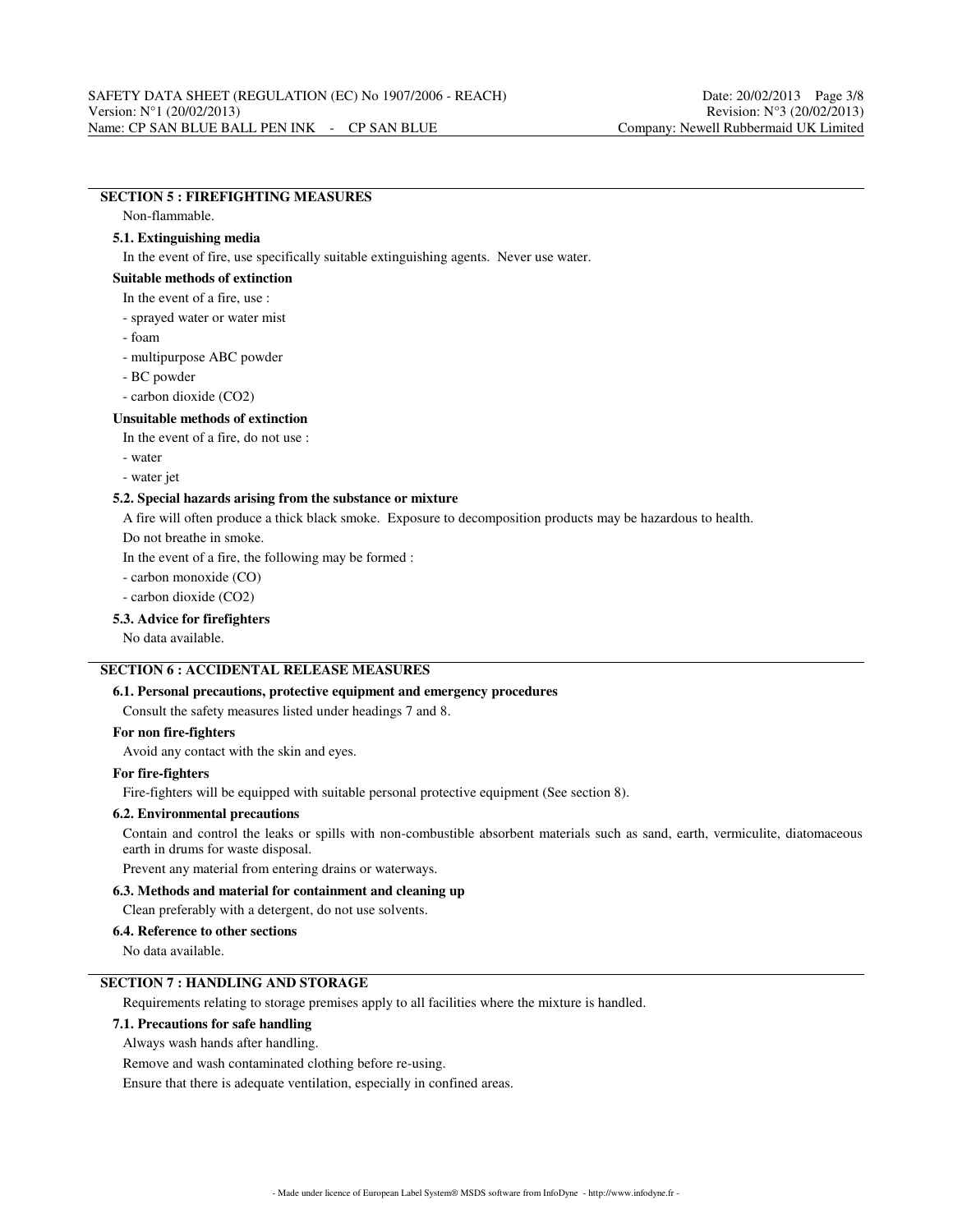## **Fire prevention :**

Handle in well-ventilated areas.

Prevent access by unauthorised personnel.

#### **Recommended equipment and procedures :**

For personal protection, see section 8.

Observe precautions stated on label and also industrial safety regulations.

Never pour water into this mixture.

Avoid eye contact with this mixture.

Packages which have been opened must be reclosed carefully and stored in an upright position.

#### **Prohibited equipment and procedures :**

No smoking, eating or drinking in areas where the mixture is used.

# **7.2. Conditions for safe storage, including any incompatibilities**

No data available.

#### **Storage**

Keep out of reach of children.

Keep the container tightly closed in a dry, well-ventilated place

Keep away from food and drink, including those for animals.

The floor must be impermeable and form a collecting basin so that, in the event of an accidental spillage, the liquid cannot spread beyond this area.

#### **Packaging**

Always keep in packaging made of an identical material to the original.

# **7.3. Specific end use(s)**

No data available.

# **SECTION 8 : EXPOSURE CONTROLS/PERSONAL PROTECTION**

#### **8.1. Control parameters**

#### **Occupational exposure limits :**

|  | - Germany - AGW (BAuA - TRGS 900, 21/06/2010) : |
|--|-------------------------------------------------|
|--|-------------------------------------------------|

| CAS            | VME :               | VME:               | Excess | <b>Notes</b> |
|----------------|---------------------|--------------------|--------|--------------|
| $122 - 99 - 6$ | $20 \text{ ml/m}$ 3 | $110 \text{ mg/m}$ | 2(1)   | DFG, H.Y     |
| $111 - 90 - 0$ | $6 \text{ ml/m}$ 3  | $35 \text{ mg/m}$  | 2(1)   | AGS          |

#### **8.2. Exposure controls**

#### **Personal protection measures, such as personal protective equipment**

Use personal protective equipment that is clean and has been properly maintained.

Store personal protective equipment in a clean place, away from the work area.

Never eat, drink or smoke during use. Remove and wash contaminated clothing before re-using. Ensure that there is adequate ventilation, especially in confined areas.

# **- Eye / face protection**

Avoid contact with eyes.

Use eye protectors designed to protect against liquid splashes

Before handling, wear safety goggles with protective sides accordance with standard EN166.

In the event of high danger, protect the face with a face shield.

Prescription glasses are not considered as protection.

Individuals wearing contact lenses should wear prescription glasses during work where they may be exposed to irritant vapours.

Provide eyewash stations in facilities where the product is handled constantly.

## **- Hand protection**

Wear suitable protective gloves in the event of prolonged or repeated skin contact.

Use suitable protective gloves that are resistant to chemical agents in accordance with standard EN374.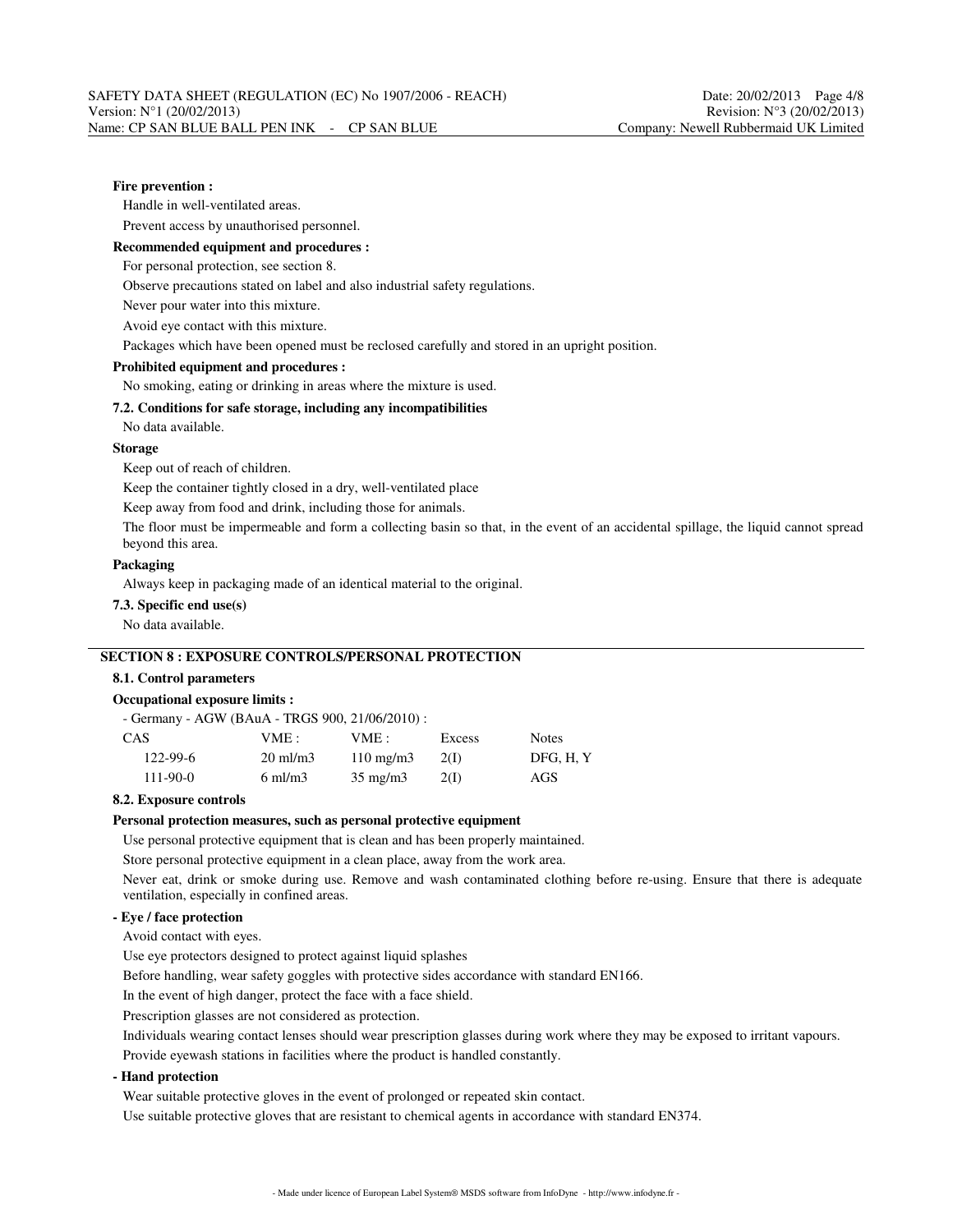Gloves must be selected according to the application and duration of use at the workstation. Protective gloves need to be selected according to their suitability for the workstation in question : other chemical products that may be handled, necessary physical protections (cutting, pricking, heat protection), level of dexterity required. Type of gloves recommended : - Nitrile rubber (butadiene-acrylonitrile copolymer rubber (NBR)) - Butyl Rubber (Isobutylene-isoprene copolymer) Recommended properties : - Impervious gloves in accordance with standard EN374 **- Body protection** Work clothing worn by personnel shall be laundered regularly. After contact with the product, all parts of the body that have been soiled must be washed. **SECTION 9 : PHYSICAL AND CHEMICAL PROPERTIES 9.1. Information on basic physical and chemical properties General information :** Physical state : viscous liquid.

| Important health, safety and environmental information |                           |
|--------------------------------------------------------|---------------------------|
| pH:                                                    | Not relevant.             |
| Boiling point/boiling range:                           | not specified.            |
| Flash point interval :                                 | not relevant.             |
| Vapour pressure :                                      | Below 110 kPa (1.10 bar). |
| Density:                                               | not stated.               |
| Water solubility:                                      | Insoluble.                |
| Viscosity:                                             | $1500 + 500$ cP           |
| Melting point/melting range :                          | not specified.            |
| Self-ignition temperature :                            | not specified.            |
| Decomposition point/decomposition range :              | not specified.            |
| $\%$ VOC :                                             | 0.7                       |
| 9.2. Other information                                 |                           |
|                                                        |                           |

No data available.

# **SECTION 10 : STABILITY AND REACTIVITY**

# **10.1. Reactivity**

No data available.

# **10.2. Chemical stability**

This mixture is stable under the recommended handling and storage conditions in section 7.

# **10.3. Possibility of hazardous reactions**

When exposed to high temperatures, the mixture can release hazardous decomposition products, such as carbon monoxide and dioxide, fumes and nitrogen oxide.

# **10.4. Conditions to avoid**

Avoid :

- humidity

Protect from moisture. Reaction with water can cause an exothermic reaction.

#### **10.5. Incompatible materials**

Keep away from :

- water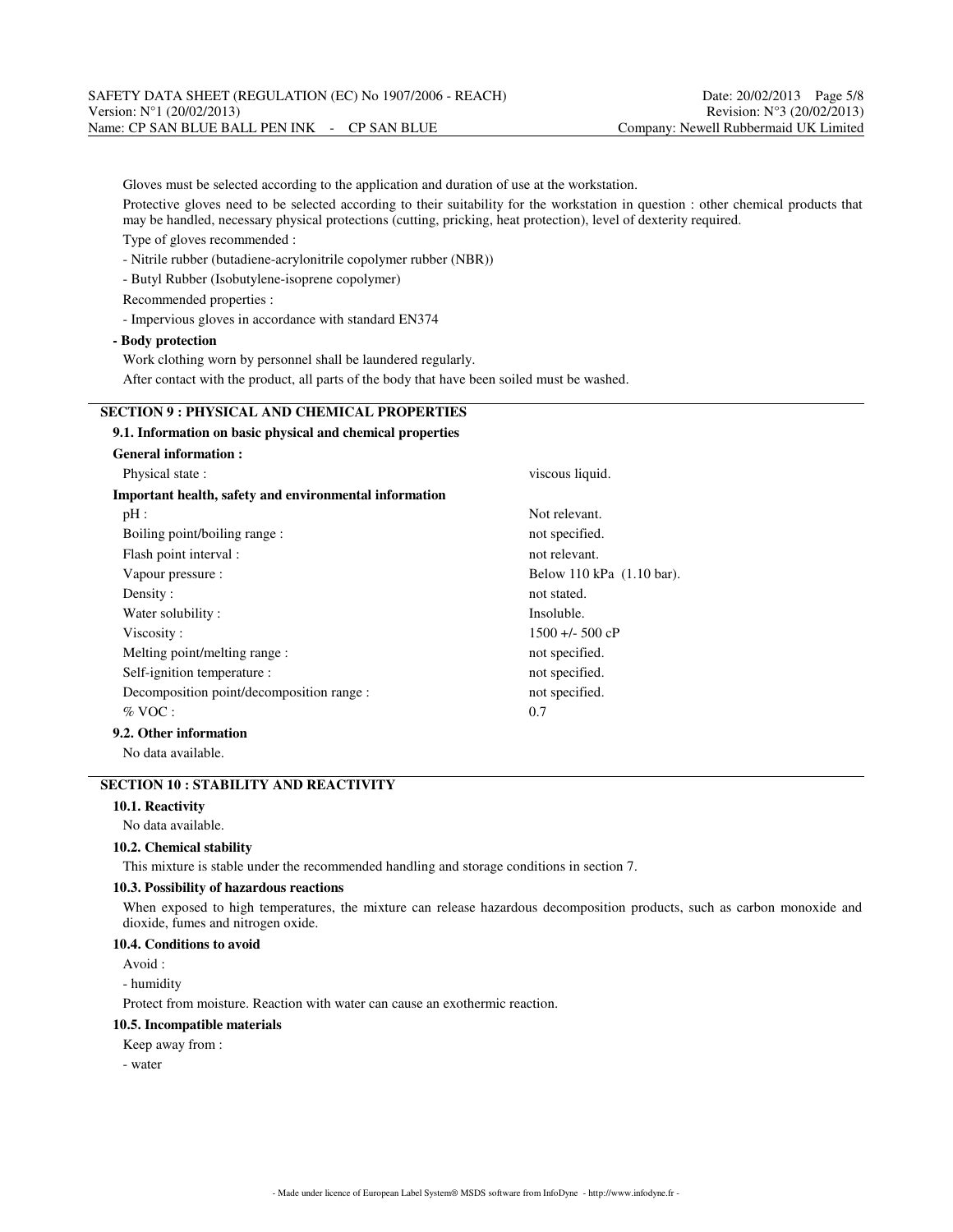# **10.6. Hazardous decomposition products**

The thermal decomposition may release/form :

- carbon monoxide (CO)

- carbon dioxide (CO2)

# **SECTION 11 : TOXICOLOGICAL INFORMATION**

#### **11.1. Information on toxicological effects**

Harmful if swallowed.

May have reversible effects on the eyes, such as eye irritation which is totally reversible by the end of observation at 21 days. Splashes in the eyes may cause irritation and reversible damage

# **11.1.1. Substances**

#### **Acute toxicity :**

| DIETHYLENE GLYCOL MONOETHYL ETHER (CAS: 111-90-0)<br>Oral route : | $DL50 = 10502$ mg/kg<br>Species : Rat   |
|-------------------------------------------------------------------|-----------------------------------------|
| Dermal route:                                                     | $DL50 = 9143$ mg/kg<br>Species : Rabbit |
| Inhalation route:                                                 | $CL50 > 200$ mg/l<br>Species : Rat      |
| 1,1'-OXYDIPROPAN-2-OL (CAS: 110-98-5)                             |                                         |

Oral route :  $DL50 = 14850$  mg/kg

Species : Rat

# **11.1.2. Mixture**

No toxicological data available for the mixture.

# **SECTION 12 : ECOLOGICAL INFORMATION**

#### **12.1. Toxicity**

# **12.1.1. Substances**

No aquatic toxicity data available for the substances.

#### **12.1.2. Mixtures**

No aquatic toxicity data available for the mixture.

## **12.2. Persistence and degradability**

No data available.

# **12.3. Bioaccumulative potential**

#### No data available.

# **12.4. Mobility in soil**

No data available.

## **12.5. Results of PBT and vPvB assessment**

No data available.

#### **12.6. Other adverse effects**

No data available.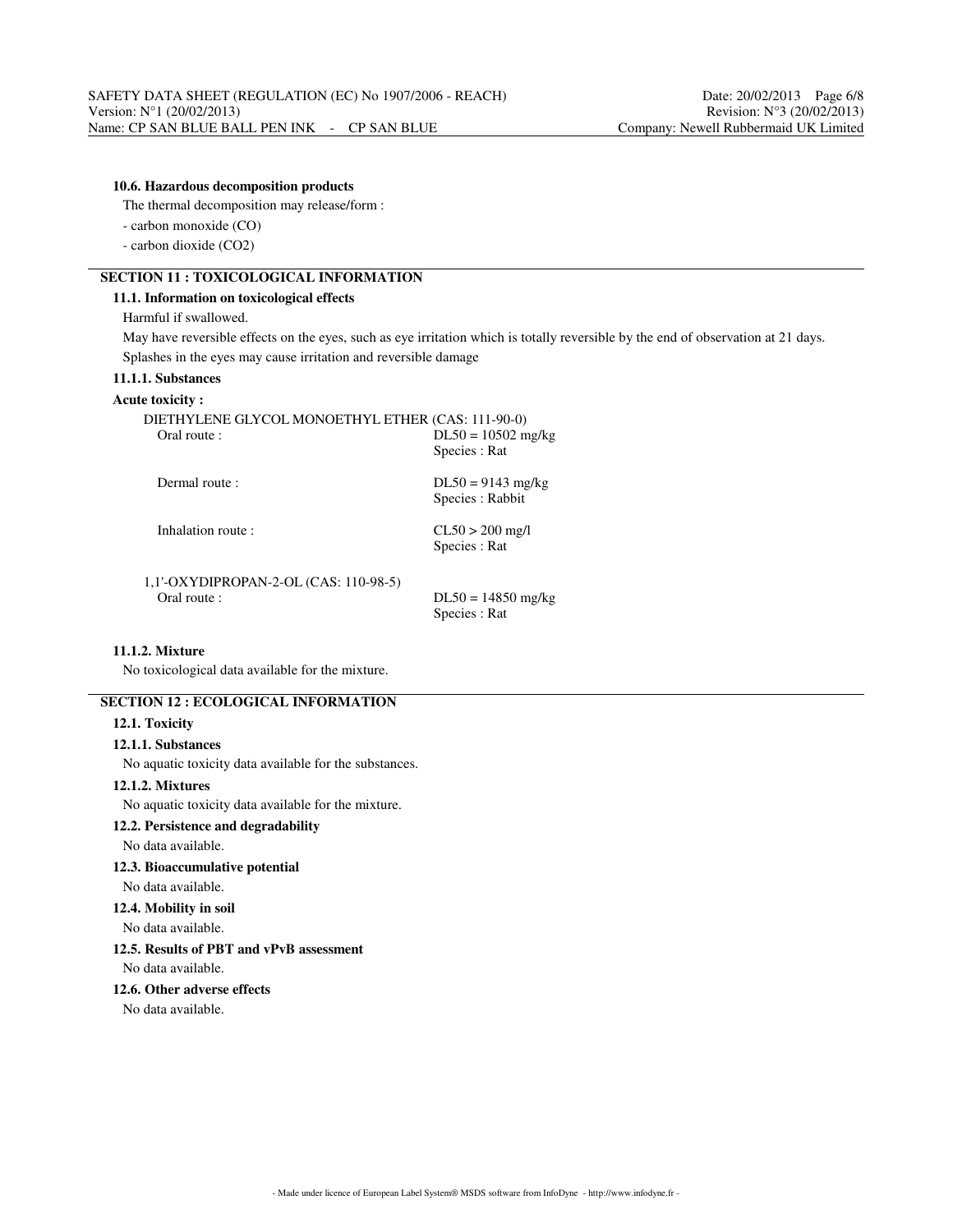#### **German regulations concerning the classification of hazards for water (WGK) :**

WGK 1 (VwVwS vom 27/07/2005, KBws) : Slightly hazardous for water.

#### **SECTION 13 : DISPOSAL CONSIDERATIONS**

Proper waste management of the mixture and/or its container must be determined in accordance with Directive 2008/98/EC.

#### **13.1. Waste treatment methods**

Do not pour into drains or waterways.

#### **Waste :**

Waste management is carried out without endangering human health, without harming the environment and, in particular without risk to water, air, soil, plants or animals.

Recycle or dispose of waste in compliance with current legislation, preferably via a certified collector or company.

Do not contaminate the ground or water with waste, do not dispose of waste into the environment.

#### **Soiled packaging :**

Empty container completely. Keep label(s) on container.

Give to a certified disposal contractor.

# **SECTION 14 : TRANSPORT INFORMATION**

Transport product in compliance with provisions of the ADR for road, RID for rail, IMDG for sea and ICAO/IATA for air transport (ADR 2011 - IMDG 2010 - ICAO/IATA 2012).

#### **14.1. UN number**

2810

#### **14.2. UN proper shipping name**

UN2810=TOXIC LIQUID, ORGANIC, N.O.S.

# **14.3. Transport hazard class(es)**

- Classification :



6.1

#### **14.4. Packing group**

III

-

#### **14.5. Environmental hazards**

#### **14.6. Special precautions for user**

| <b>ADR/RID</b> | Class          | Code              | Pack gr. | Label    | Ident.     | LQ      | Provis. | EO                            | Cat. | Tunnel |
|----------------|----------------|-------------------|----------|----------|------------|---------|---------|-------------------------------|------|--------|
|                | <sup>6.1</sup> | T1                | Ш        | 6.1      | 60         | 5 L     | 274 614 | ΙE1                           |      | Е      |
|                |                |                   |          |          |            |         |         |                               |      |        |
| <b>IMDG</b>    | Class          | 2°Label           | Pack gr. | LO       | <b>EMS</b> | Provis. | EQ      |                               |      |        |
|                | 6.1            |                   | Ш        | 5 L      | $FA.S-A$   | 223 274 | E1      |                               |      |        |
|                |                |                   |          |          |            |         |         |                               |      |        |
| <b>IATA</b>    | Class          | $2^{\circ}$ Label | Pack gr. | Passager | Passager   | Cargo   | Cargo   | note                          | EO   |        |
|                | 6.1            |                   | Ш        | 1655     | 60 L       | 663     | 220L    | A3 A4                         | ΙE1  |        |
|                |                |                   |          |          |            |         |         | $\cdot$ $\cdot$ $\sim$ $\sim$ |      |        |

| $1\vee 1$ | . .                      | $\mathbf{H}$ | 1 UJ J | $\overline{\mathbf{v}}$ | 100J | ∣∠∠∪ ⊾ | $113.117$ $111$ |    |
|-----------|--------------------------|--------------|--------|-------------------------|------|--------|-----------------|----|
|           |                          |              |        |                         |      |        | A137            |    |
| 10.1      | $\overline{\phantom{a}}$ | Ш            | Y642   | n<br>ی ہے ا             | . .  |        | A3<br>A4        | E1 |
|           |                          |              |        |                         |      |        | A137            |    |
|           |                          |              |        |                         |      |        |                 |    |